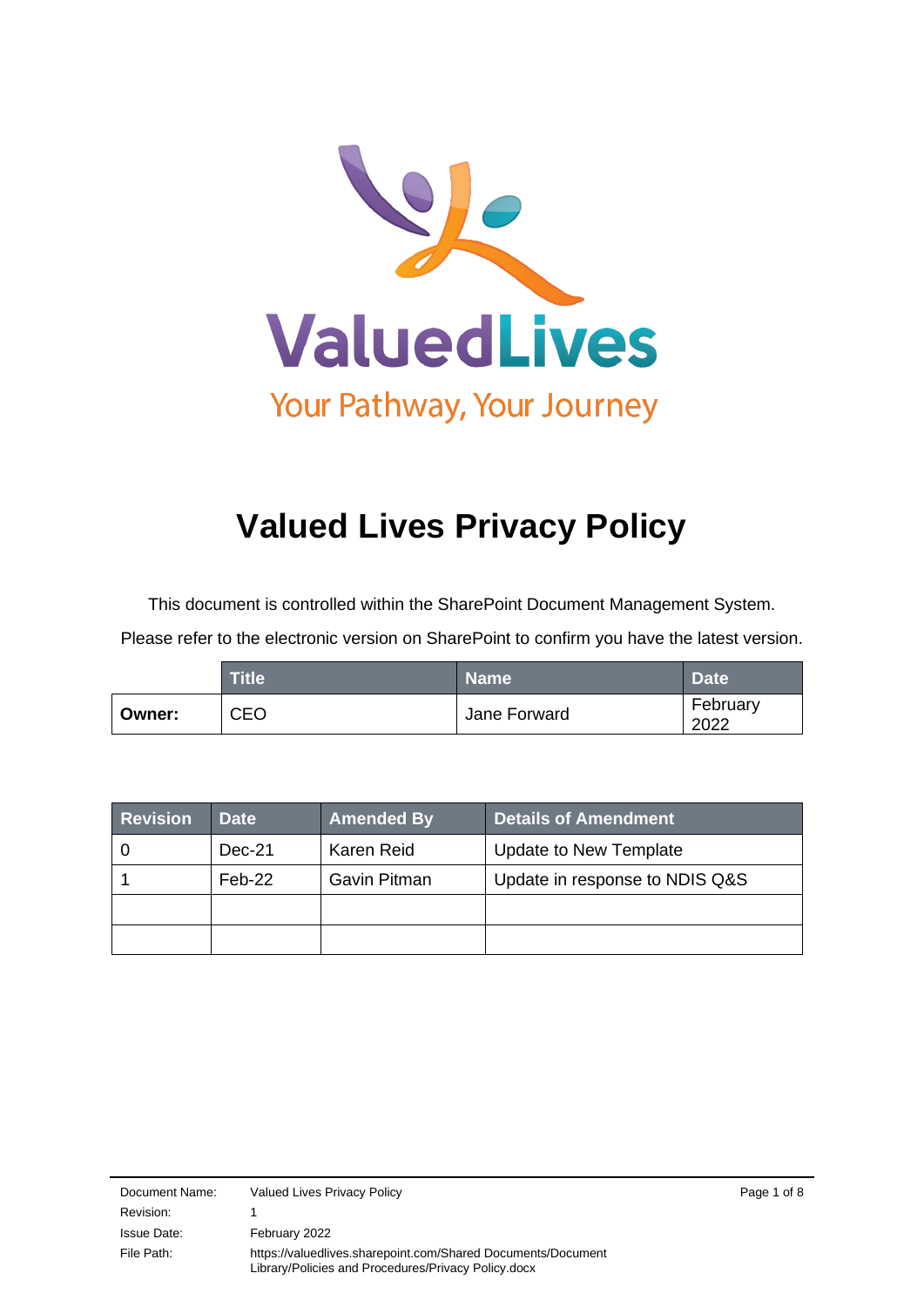## **TABLE OF CONTENTS**

| 6. WHAT HAPPENS IF WE CAN'T COLLECT PERSONAL INFORMATION?  4         |
|----------------------------------------------------------------------|
| 7. FOR WHAT PURPOSES DO WE COLLECT, STORE, USE AND SHARE PERSONAL    |
|                                                                      |
|                                                                      |
| 10. HOW INDIVIDUALS CAN WITHDRAW THEIR CONSENT, OR REQUEST ACCESS OR |
| 11. THE PROCESS FOR COMPLAINING ABOUT A BREACH OF PRIVACY 7          |
|                                                                      |
|                                                                      |
|                                                                      |
|                                                                      |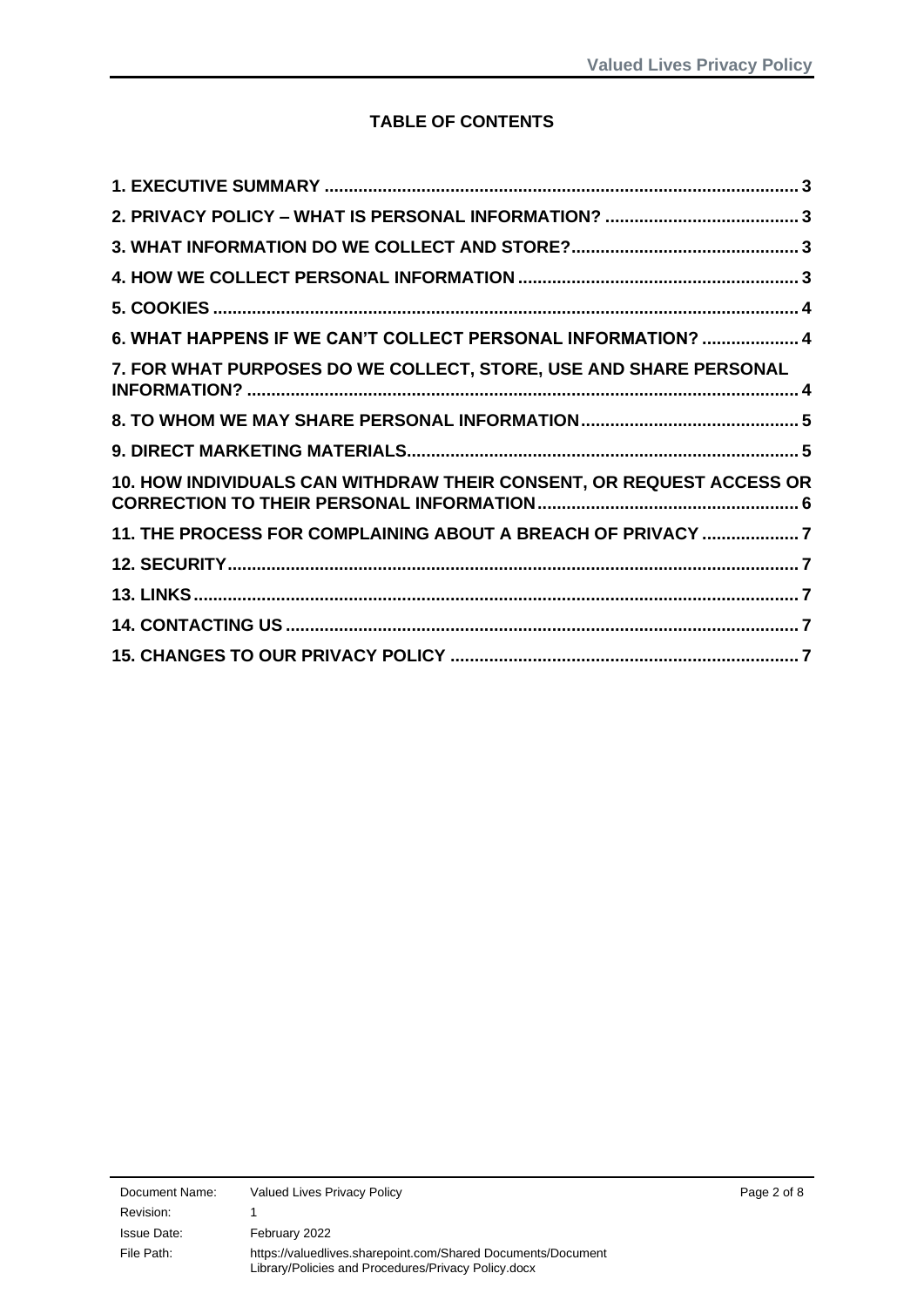## <span id="page-2-0"></span>**1. Executive Summary**

Valued Lives is committed to treating people with courtesy and respect and keeping an individual's information private. We recognise the importance of protecting the privacy and rights of individuals in relation to their personal information and we will always ask for their consent to collect, store and share their information.

We collect and store information in accordance with the Australian Privacy Principles and Privacy Act 1988. We comply with all of the Act's requirements in respect of the collection, management and disclosure of personal information.

# <span id="page-2-1"></span>**2. Privacy Policy – What is personal information?**

When used in this privacy policy, the term "personal information" has the meaning given to it in the Act. In general terms, it is any information that can be used to personally identify an individual. This may include an individual's name, address, telephone number, email address and profession or occupation. If the information we collect personally identifies someone, or the person is reasonably identifiable from it, the information will be considered personal information.

## <span id="page-2-2"></span>**3. What Information do we collect and store?**

We may collect and store the following types of personal information:

- Name
- Mailing or street address
- Email address
- Telephone number
- Facsimile number
- Age or date of birth
- Profession, occupation or job title
- Details of the supports and services we have been engaged to provide, or which the individual/family member/authorised representative has enquired about, together with any additional information necessary to deliver those supports and services and to respond to enquiries received
- Any additional information relating to the individual which is provided to us directly through our websites or indirectly through use of our websites or online presence, through our representatives or otherwise.

We may also collect some information that is not personal information because it does not identify an individual or anyone else. For example, we may collect anonymous answers to surveys or aggregated information about how users use our website.

## <span id="page-2-3"></span>**4. How we collect personal information**

We collect personal information directly from an individual unless it is unreasonable or impracticable to do so. When collecting personal information, we may collect in ways including: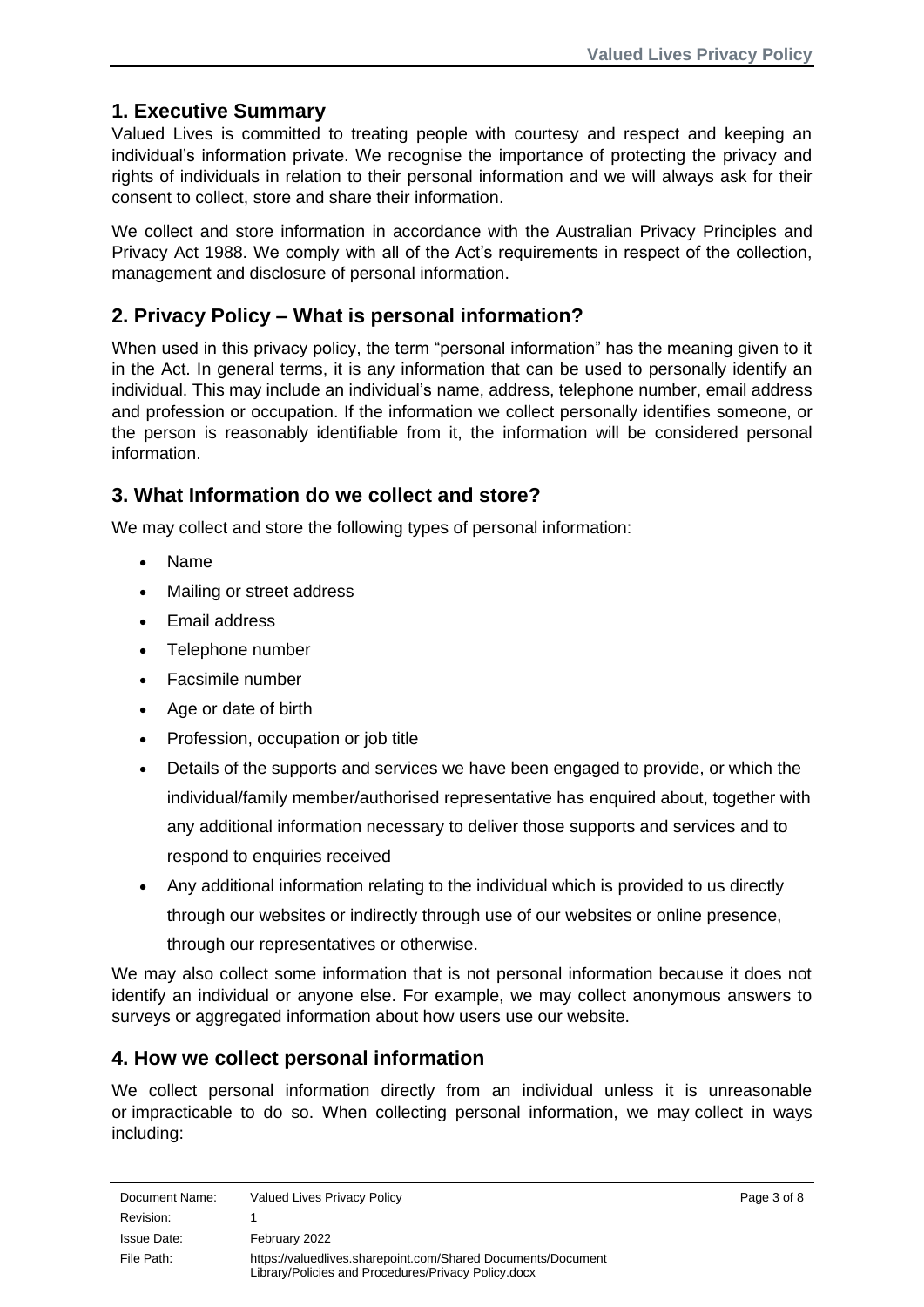- Via an individual's access and use of our website
- Conversations between an individual/family member/authorised representative and our representatives or
- When an individual completes a Service Agreement or Job Application with us or engage Support Coordination/Plan Management Services.

## <span id="page-3-0"></span>**5. Cookies**

In some cases we may also collect personal information through the use of cookies. When people access our website we may send a "cookie" (which is a small summary file containing a unique ID number) to the person's computer. This enables us to recognise the individual's computer and greet them each time they visit our website. It also enables us to keep track of supports and/or services viewed so that, if consent is provided by an individual, we can send them information/news about those supports and/or services. We also use cookies to measure traffic patterns, to determine which areas of our website have been visited and to measure transaction patterns in the aggregate. We use this to research our users' habits so that we can improve our online information of our supports and services. Our cookies do not collect personal information.

If people do not wish to receive cookies they can set their browser so that their computer does not accept them.

We may log IP addresses (that is, the electronic addresses of computers connected to the internet) to analyse trends, administer the website, track users' movements, and gather broad demographic information.

#### <span id="page-3-1"></span>**6. What happens if we can't collect personal information?**

If an individual/family member/authorised representative does not provide us with the personal information described above, some or all of the following may happen:

- We may not be able to provide the requested supports and/or services, either to the same standard, or at all
- We may not be able to provide information about supports and/or services, including important information
- We may be unable to tailor the content of our websites to the user's preferences and their experience of our website may not be as enjoyable or useful.

## <span id="page-3-2"></span>**7. For what purposes do we collect, store, use and share personal information?**

We collect personal information so that we can perform our business activities and functions and to provide the best possible quality of service.

We collect, store, use and share personal information for the following purposes:

- To provide supports and services to an individual and to send communications requested by the individual
- To answer enquiries and provide information or advice about existing and new supports and/or services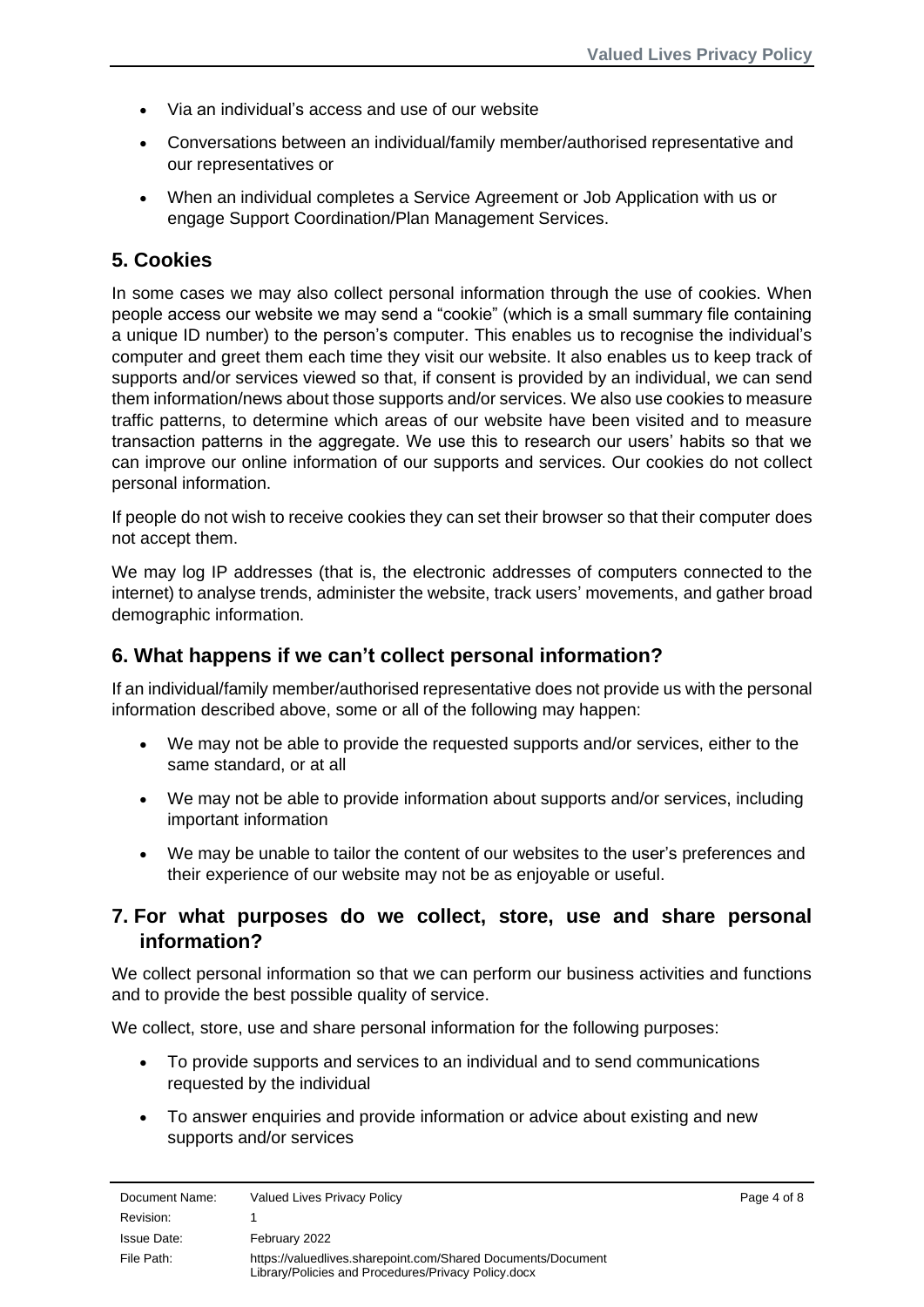- To provide individuals with access to protected areas of our website
- To assess the performance of our website and to improve the operation of our website
- To conduct business processing functions including providing personal information to our related bodies corporate, contractors, service providers or other third parties
- For the administrative, marketing (including direct marketing), planning, supports and/ or service development, quality control and research purposes of Valued Lives, its related bodies corporate, contractors or service providers
- To provide an individual's updated personal information to our related bodies corporate, contractors or service providers
- To update our records and keep individuals' contact details up to date
- To process and respond to any complaint made by individuals/families/authorised representatives
- To comply with any law, rule, regulation, lawful and binding determination, decision or direction of a regulator, or in co-operation with any governmental authority of any country (or political sub-division of a country).

An individual's personal information will not be shared, sold, rented or disclosed other than as described in this Privacy Policy.

#### <span id="page-4-0"></span>**8. To whom we may share personal information**

We may share an individual's personal information to:

- Our employees, related bodies corporate, contractors or service providers for the purposes of operation of our website or our business, fulfilling requests by the individual, and to otherwise provide supports and services including, without limitation, web hosting providers, IT systems administrators, mailing houses, couriers, payment processors, data entry service providers, electronic network administrators, debt collectors, and professional advisors such as accountant
- Solicitors, Business Advisors and Consultants
- Suppliers and other third parties with whom we have commercial relationships, for business, marketing, and related purposes
- Any organisation for any authorised purpose with the individual's expressed consent.

We may combine or share any information that we collect from individuals with information collected by any of our related bodies corporate (within Australia).

#### <span id="page-4-1"></span>**9. Direct marketing materials**

We may send people direct marketing communications and information about our supports and services that we consider may be of interest to them.

These communications may be sent in various forms including mail, SMS, fax and email, in accordance with applicable marketing laws, such as the Spam Act 2003.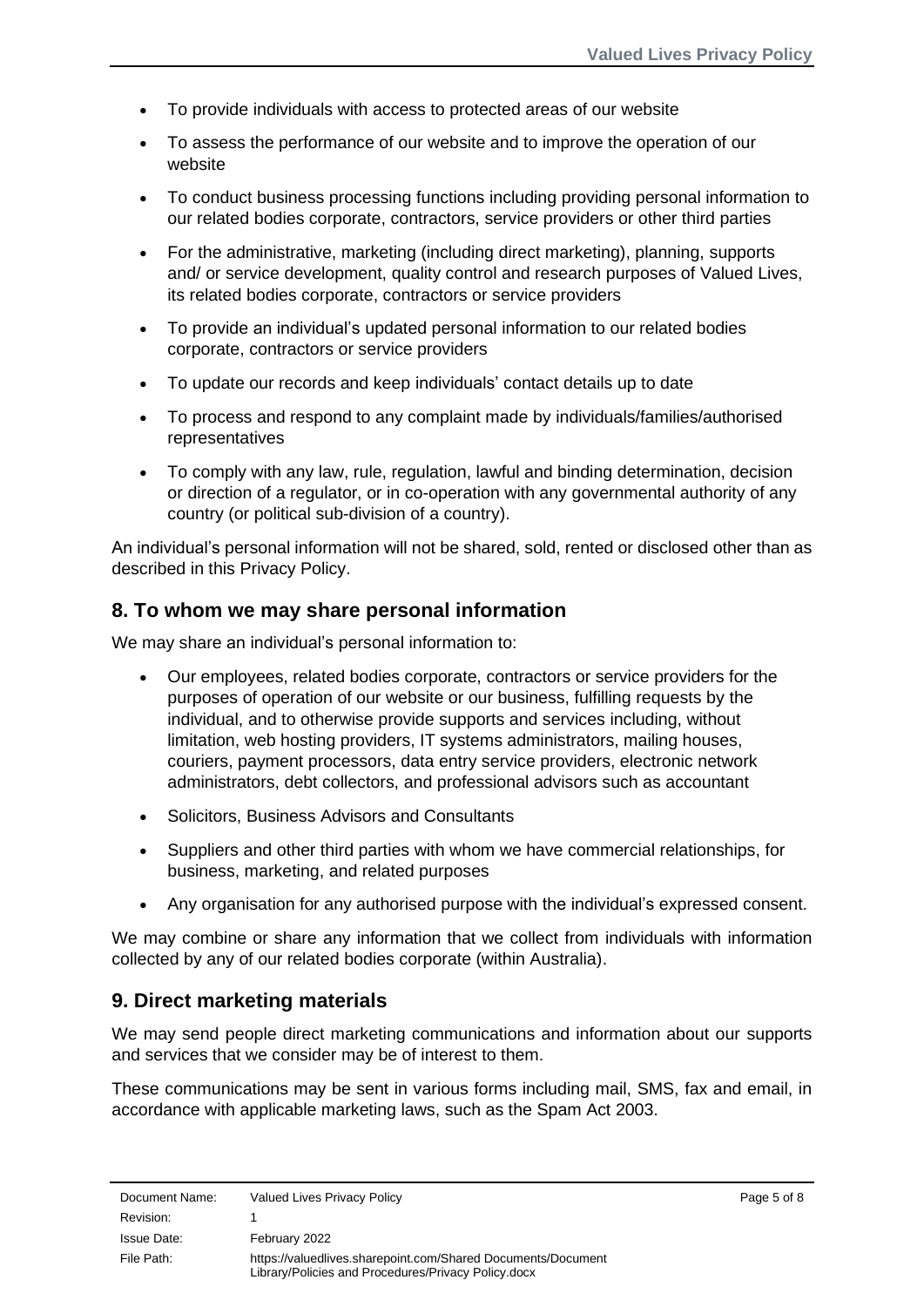If an individual indicates a preference for a method of communication, we will endeavour to use that method whenever practical to do so. In addition, at any time an individual may optout of receiving marketing communications from us by contacting us (see the details below) or by using opt-out facilities provided in the marketing communications. We will then ensure the individual's details are removed from our mailing list.

We do not provide personal information to other organisations for the purposes of direct marketing.

## <span id="page-5-0"></span>**10. How individuals can withdraw their consent, or request access or correction to their personal information**

Valued Lives only collects information that relates directly to the supports and services we provide to the individual. Where consent has been provided, this will continue until we receive written or verbal notification from the individual or their family member/authorised representative that consent is withdrawn. Individuals may withdraw their consent to collect, store and share their information at any time. The notification is to be provided to the individual's Valued Lives worker, the worker's line manager or by emailing [info@valuedlives.org.au](mailto:info@valuedlives.org.au) . An individual note will be entered into the Valued Lives data system (i.e., Brevity) to record that consent has been withdrawn.

Where the individual or their family member/authorised representative is not able to provide written consent when entering into a Service Agreement with Valued Lives, the contents of the individual's Service Agreement will be explained to them, including that consent will continue to be in effect until we are formally notified otherwise.

Individuals or their family member/authorised representative can request access to their personal information held by Valued Lives at any time by speaking with their worker, the worker's line manager or be emailing Valued Lives, including a description of the information requested. We will make fair and appropriate decisions about permitting or refusing access to personal information, including requests from individuals who previously accessed supports and services from Valued Lives.

Where we hold information that the individual is entitled to access, we will provide suitable means for the individual to access the information (for example, by sending it electronically or via mail). We will not charge for requests for personal information. An individual note will be entered into the Valued Lives data system to record the request to access information and what information was provided.

There may be instances where Valued Lives cannot grant access to an individual's personal information that we hold. For example, we may refuse access if granting access would interfere with the privacy of others or if it would result in a breach of confidentiality. In these instances, we will provide the individual or their family member/authorised representative a written response outlining the reasons for this decision and also record this as an individual note in our data system.

Individuals or their family member/authorised representative have the right to access their records and advise Valued Lives about inaccuracies. If the individual or their family member/authorised representative believes that personal information we hold about them is incorrect, misrepresentative, incomplete, out-of-date, irrelevant or misleading they can make a request for us to amend it by contacting their worker, the worker's line manager or be emailing Valued Lives with a description of the information. We will then consider if the information requires amendment. If we do not agree that there are grounds for amendment,